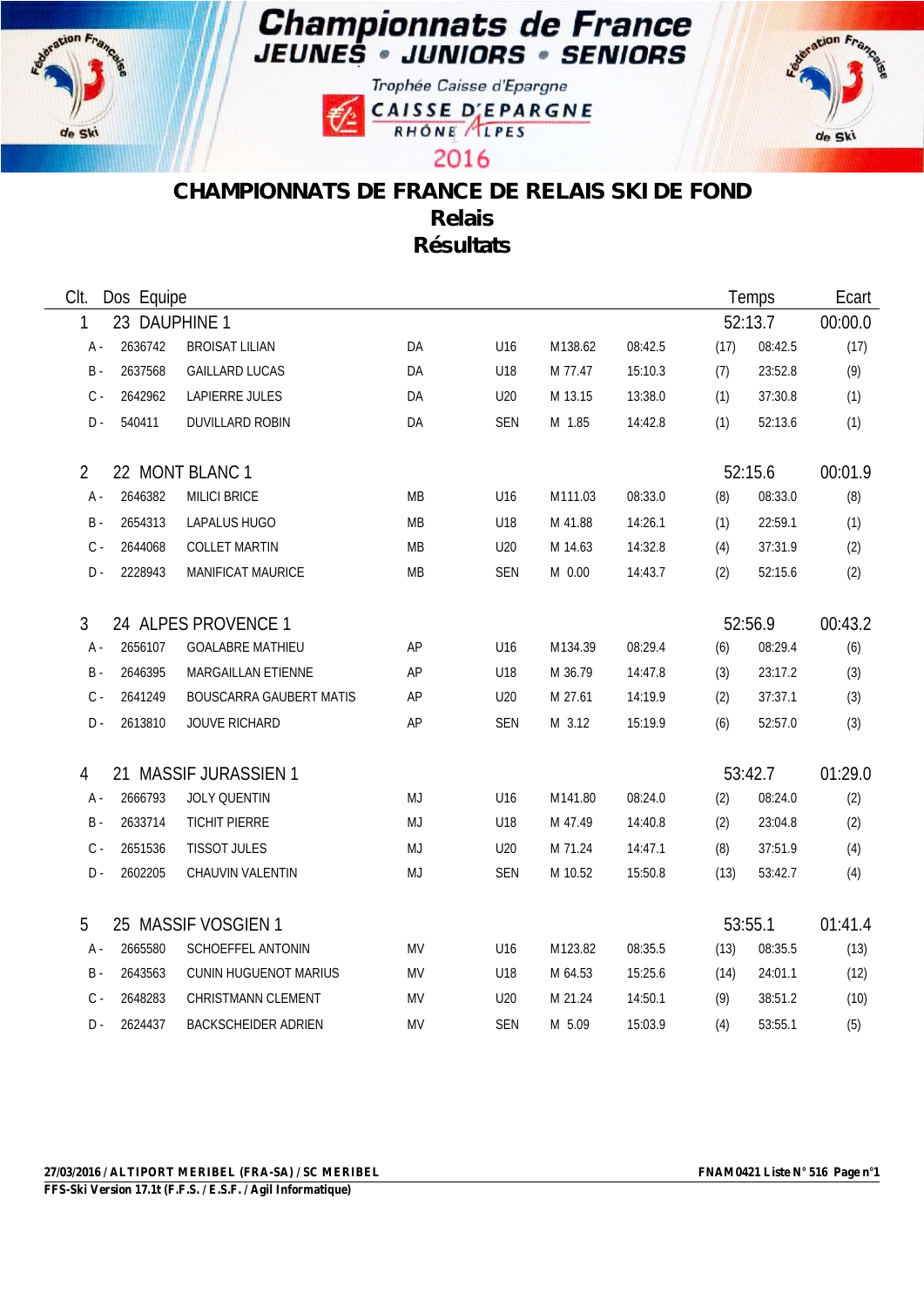| Clt.           | Dos Equipe    |                        |           |            |         |         |         | Temps   |         |
|----------------|---------------|------------------------|-----------|------------|---------|---------|---------|---------|---------|
| 6              |               | 31 MONT BLANC 2        | 53:55.6   |            |         |         | 01:41.9 |         |         |
| A -            | 2660139       | <b>BRIFFAZ THOMAS</b>  | <b>MB</b> | U16        | M140.57 | 08:49.7 | (23)    | 08:49.7 | (23)    |
| $\,$ B $\,$ -  | 2649215       | CHOMARAT ARTHUR        | <b>MB</b> | U18        | M 54.87 | 14:58.8 | (4)     | 23:48.5 | (5)     |
| $C -$          | 2643435       | PEGUET REVUZ ROMAIN    | MB        | U20        | M 37.30 | 14:57.6 | (13)    | 38:46.1 | (8)     |
| $D -$          | 2353571       | PARISSE CLEMENT        | MB        | <b>SEN</b> | M 4.96  | 15:09.6 | (5)     | 53:55.7 | (6)     |
| $\overline{7}$ | 32 DAUPHINE 2 |                        |           |            |         |         |         | 53:56.4 | 01:42.7 |
| $A -$          | 2631525       | <b>DOUILLET ARTHUR</b> | DA        | U16        | M121.74 | 08:24.3 | (3)     | 08:24.3 | (3)     |
| $B -$          | 2637417       | ROYER JEREMY           | DA        | U18        | M 26.68 | 15:28.1 | (15)    | 23:52.4 | (8)     |
| $C -$          | 2637649       | JOSSERAND ALEXANDRE    | DA        | U20        | M 63.18 | 15:00.3 | (15)    | 38:52.7 | (11)    |
| $D -$          | 2351933       | ARNAULT CLEMENT        | DA        | <b>SEN</b> | M 4.89  | 15:03.7 | (3)     | 53:56.4 | (7)     |
| 8              |               | 30 MASSIF JURASSIEN 2  |           |            |         |         |         | 54:07.0 | 01:53.3 |
| A -            | 2667207       | <b>VUILLET SIMON</b>   | MJ        | U16        | M156.36 | 08:29.0 | (5)     | 08:29.0 | (5)     |
| $B -$          | 2650786       | BELLABOUVIER JULIEN    | MJ        | U18        | M 96.38 | 15:38.5 | (17)    | 24:07.5 | (15)    |
| $C -$          | 2649304       | NICOD PIERRE           | MJ        | U20        | M 62.83 | 14:37.4 | (5)     | 38:44.9 | (7)     |
| D -            | 2614347       | JEANNEROD ALEXIS       | MJ        | <b>SEN</b> | M 5.35  | 15:22.2 | (7)     | 54:07.1 | (8)     |
| 9              |               | 41 MONT BLANC 4        |           |            |         |         |         | 54:08.4 | 01:54.7 |
| A -            | 2660140       | PERNET ARTHUR          | <b>MB</b> | U16        | M150.20 | 08:34.5 | (11)    | 08:34.5 | (11)    |
| $B -$          | 2649519       | <b>GALMICHE DORIAN</b> | MB        | U18        | M 45.72 | 14:59.4 | (5)     | 23:33.9 | (4)     |
| $C -$          | 2616644       | DESWAZIERE THEO        | MB        | U20        | M 40.66 | 15:08.8 | (19)    | 38:42.7 | (6)     |
| $D -$          | 2324530       | AGNELLET GERARD        | MB        | <b>SEN</b> | M 13.69 | 15:25.7 | (8)     | 54:08.4 | (9)     |
| 10             |               | 37 MONT BLANC 3        |           |            |         |         |         | 54:33.0 | 02:19.3 |
| A -            | 2660593       | <b>FONTAINE PAUL</b>   | MB        | U16        | M160.55 | 08:35.0 | (12)    | 08:35.0 | (12)    |
| B -            | 2625877       | POLLET VILLARD LUCAS   | МB        | U18        | M 48.09 | 15:15.1 | (9)     | 23:50.1 | (7)     |
| C -            | 2624940       | <b>MILICI AURELIEN</b> | MB        | U20        | M 56.35 | 14:57.6 | (13)    | 38:47.7 | (9)     |
| D-             | 2600987       | TARANTOLA DAMIEN       | MB        | <b>SEN</b> | M 10.09 | 15:45.4 | (12)    | 54:33.1 | (10)    |
| 11             |               | 36 MASSIF JURASSIEN 3  |           |            |         |         |         | 54:54.5 | 02:40.8 |
| A -            | 2666253       | PAILLARD SACHA         | MJ        | U16        | M138.94 | 08:42.9 | (18)    | 08:42.9 | (18)    |
| B -            | 2660703       | LOCATELLI SIMON        | MJ        | U18        | M 97.74 | 15:10.5 | (8)     | 23:53.4 | (10)    |
| $C -$          | 2627967       | <b>GERMAIN VIVIEN</b>  | MJ        | U20        | M 40.47 | 15:02.2 | (16)    | 38:55.6 | (12)    |
| D -            | 2261020       | <b>BERTHET NICOLAS</b> | MJ        | <b>SEN</b> | M 15.25 | 15:58.9 | (14)    | 54:54.5 | (11)    |

 $\overline{\phantom{0}}$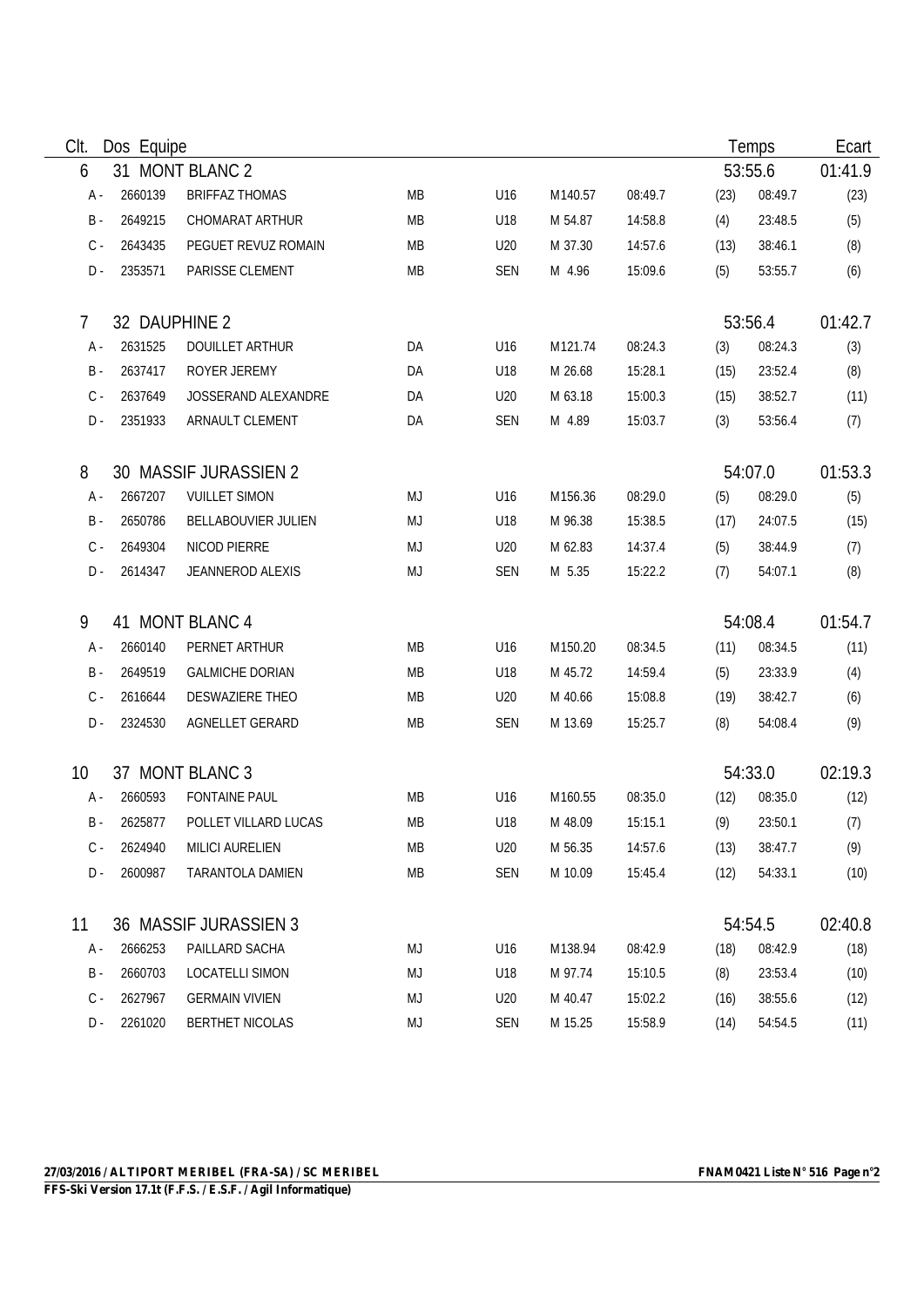| Clt.  | Dos Equipe    |                         |           |            |         |         |         | Temps   | Ecart   |
|-------|---------------|-------------------------|-----------|------------|---------|---------|---------|---------|---------|
| 12    | 38 DAUPHINE 3 |                         |           |            |         |         | 54:55.2 | 02:41.5 |         |
| A -   | 2646689       | <b>LEVET TOM</b>        | DA        | U16        | M146.31 | 08:42.1 | (16)    | 08:42.1 | (16)    |
| $B -$ | 2640345       | MARGUET BENJAMIN        | DA        | U18        | M 82.13 | 15:35.4 | (16)    | 24:17.5 | (17)    |
| $C -$ | 2655222       | <b>BELORGEY YAN</b>     | DA        | U20        | M 39.18 | 14:56.7 | (12)    | 39:14.2 | (14)    |
| $D -$ | 2632231       | <b>SCHWARTZ LOUIS</b>   | DA        | <b>SEN</b> | M 10.14 | 15:41.0 | (11)    | 54:55.2 | (12)    |
| 13    | 26 SAVOIE 1   |                         |           |            |         |         |         | 55:06.7 | 02:53.0 |
| A -   | 2660293       | ROUSSET GASPARD         | SA        | U16        | M 99.89 | 08:17.8 | (1)     | 08:17.8 | (1)     |
| $B -$ | 2644356       | LECOMTE TOM             | SA        | U18        | M 62.68 | 16:30.7 | (24)    | 24:48.5 | (21)    |
| $C -$ | 2649156       | <b>CHAUTEMPS ARNAUD</b> | SA        | U20        | M 45.72 | 14:50.8 | (10)    | 39:39.3 | (19)    |
| D-    | 2625399       | TIBERGHIEN JEAN         | SA        | <b>SEN</b> | M 9.54  | 15:27.5 | (10)    | 55:06.8 | (13)    |
| 14    | 42 DAUPHINE 4 |                         |           |            |         |         |         | 55:07.1 | 02:53.4 |
| A -   | 2646690       | LOVERA VICTOR           | DA        | U16        | M162.64 | 08:40.7 | (14)    | 08:40.7 | (14)    |
| $B -$ | 2647244       | PETERSCHMITT LYES       | DA        | U18        | M 78.84 | 15:08.6 | (6)     | 23:49.3 | (6)     |
| $C -$ | 2623639       | <b>CLUGNET JAMES</b>    | DA        | U20        | M 68.82 | 14:52.5 | (11)    | 38:41.8 | (5)     |
| D -   | 2627137       | PICARD DAVID            | DA        | <b>SEN</b> | M 55.30 | 16:25.3 | (17)    | 55:07.1 | (14)    |
| 15    | 35 SAVOIE 2   |                         |           |            |         |         |         | 55:40.7 | 03:27.0 |
| A -   | 2649628       | RAMAZ PHILIBERT         | <b>SA</b> | U16        | M146.09 | 08:31.6 | (7)     | 08:31.6 | (7)     |
| B -   | 2650964       | <b>LAMY AYMERIC</b>     | SA        | U18        | M 58.94 | 16:01.6 | (18)    | 24:33.2 | (18)    |
| $C -$ | 2641841       | MOLLARET SAM            | SA        | U20        | M 61.41 | 14:46.9 | (7)     | 39:20.1 | (16)    |
| $D -$ | 2613724       | POUYE ALEXANDRE         | SA        | <b>SEN</b> | M 6.91  | 16:20.7 | (16)    | 55:40.8 | (15)    |
| 16    |               | 33 ALPES PROVENCE 2     |           |            |         |         |         | 55:41.5 | 03:27.8 |
| $A -$ | 2663579       | MONTEIRO OLIVIER        | AP        | U16        | M173.62 | 08:43.8 | (20)    | 08:43.8 | (20)    |
| B -   | 2653429       | DELEBARRE LUC           | AP        | U18        | M 59.38 | 16:03.6 | (19)    | 24:47.4 | (20)    |
| C -   | 2658755       | <b>MANIN TOM</b>        | AP        | U18        | M 84.28 | 15:27.8 | (23)    | 40:15.2 | (23)    |
| D -   | 2349378       | <b>GOALABRE PAUL</b>    | AP        | <b>SEN</b> | M 4.89  | 15:26.3 | (9)     | 55:41.5 | (16)    |
| 17    | 44 DAUPHINE 5 |                         |           |            |         |         |         | 55:42.8 | 03:29.1 |
| A -   | 2643846       | DESPLANQUES PIERRE      | DA        | U16        | M137.88 | 08:33.8 | (9)     | 08:33.8 | (9)     |
| B -   | 2669455       | TRIMAILLE PAUL          | DA        | U18        | M107.55 | 15:21.1 | (12)    | 23:54.9 | (11)    |
| $C -$ | 2646693       | CHARVOLIN ANTOINE       | DA        | U20        | M 94.86 | 15:08.3 | (18)    | 39:03.2 | (13)    |
| $D -$ | 130013        | PERRIER NICOLAS         | DA        | <b>SEN</b> | M 27.70 | 16:39.6 | (19)    | 55:42.8 | (17)    |

 $\overline{\phantom{0}}$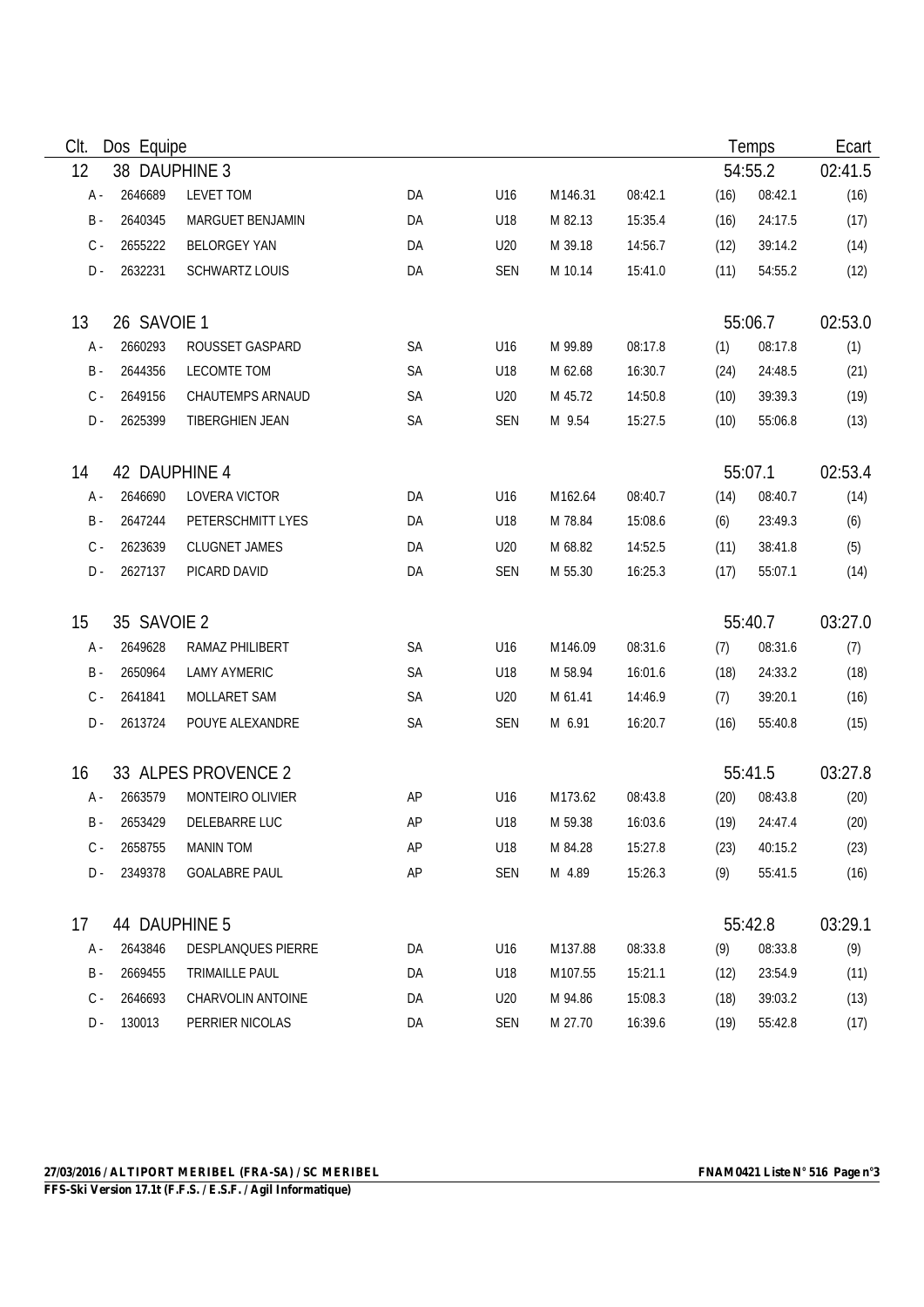| CIt.<br>Dos Equipe |             |                            |           |            |         |         | Temps   |         |         |
|--------------------|-------------|----------------------------|-----------|------------|---------|---------|---------|---------|---------|
| 18                 |             | 39 ALPES PROVENCE 3        |           |            |         |         | 56:11.6 | 03:57.9 |         |
| A -                | 2655656     | <b>JOUANNON NATHAN</b>     | AP        | U16        | M162.11 | 08:51.0 | (25)    | 08:51.0 | (25)    |
| $\,$ B $\,$ -      | 2654962     | <b>BUIATTI VINCENT</b>     | AP        | U18        | M 54.29 | 15:15.5 | (10)    | 24:06.5 | (14)    |
| $C -$              | 2646436     | LETERRIER ROBIN            | AP        | U18        | M 69.38 | 15:55.3 | (26)    | 40:01.8 | (21)    |
| $D -$              | 2319468     | <b>QUEMERE TAO</b>         | AP        | <b>SEN</b> | M 44.57 | 16:09.9 | (15)    | 56:11.7 | (18)    |
| 19                 | 40 SAVOIE 3 |                            |           |            |         |         |         | 56:22.3 | 04:08.6 |
| $A -$              | 2638597     | DUCOURET ENZO              | <b>SA</b> | U16        | M150.54 | 08:41.5 | (15)    | 08:41.5 | (15)    |
| $\,$ B $\,$ -      | 2621374     | VIARD GAUDIN JEAN BAPTISTE | SA        | U18        | M 85.78 | 15:22.4 | (13)    | 24:03.9 | (13)    |
| $C -$              | 2634743     | <b>BREYSSE ARTHUR</b>      | SA        | U20        | M 61.59 | 15:15.5 | (21)    | 39:19.4 | (15)    |
| D -                | 2601835     | MOLLIET BENOIT             | SA        | U20        | M 49.80 | 17:02.9 | (22)    | 56:22.3 | (19)    |
| 20                 |             | 34 MASSIF VOSGIEN 2        |           |            |         |         |         | 56:38.4 | 04:24.7 |
| $A -$              | 2649102     | DEREXEL JUSTIN             | MV        | U16        | M144.45 | 08:44.3 | (21)    | 08:44.3 | (21)    |
| $B -$              | 2656711     | HEINRICH GUILLAUME         | MV        | U18        | M153.67 | 16:19.3 | (21)    | 25:03.6 | (22)    |
| $C -$              | 2644054     | <b>EPP GAEL</b>            | MV        | U20        | M 29.08 | 14:31.4 | (3)     | 39:35.0 | (18)    |
| $D -$              | 2199885     | ARNOULD JEREMY             | MV        | <b>SEN</b> | M 44.37 | 17:03.5 | (23)    | 56:38.5 | (20)    |
| 21                 |             | 45 SAVOIE 5 (LA FECLAZ)    |           |            |         |         |         | 56:41.3 | 04:27.6 |
| A -                | 2660277     | <b>COLLIGNON NOE</b>       | <b>SA</b> | U16        | M170.20 | 08:43.3 | (19)    | 08:43.3 | (19)    |
| $B -$              | 2648982     | MANSOLDO LUCAS             | <b>SA</b> | U18        | M300.13 | 16:23.8 | (23)    | 25:07.1 | (23)    |
| $C -$              | 2648977     | <b>COMBEY PAUL</b>         | <b>SA</b> | U20        | M 50.60 | 14:46.8 | (6)     | 39:53.9 | (20)    |
| $D -$              | 2625723     | PELLEGRINI ANTONIN         | SA        | <b>SEN</b> | M 59.94 | 16:47.4 | (20)    | 56:41.3 | (21)    |
| 22                 |             | 46 SAVOIE 6 (LA FECLAZ)    |           |            |         |         |         | 57:17.9 | 05:04.2 |
| A -                | 2632142     | THIBAL THEO                | SA        | U16        | M146.58 | 08:28.3 | (4)     | 08:28.3 | (4)     |
| B -                | 2649153     | PLANET ARNAUD              | <b>SA</b> | U18        | M195.16 | 16:18.4 | (20)    | 24:46.7 | (19)    |
| C -                | 2649160     | MEURICE FLORIAN            | SA        | U20        | M 66.41 | 15:21.2 | (22)    | 40:07.9 | (22)    |
| D -                | 2617872     | CHAMBELLANT THOMAS         | SA        | <b>SEN</b> | M 28.89 | 17:09.9 | (24)    | 57:17.8 | (22)    |
| 23                 |             | 43 SAVOIE 4 (LA FECLAZ)    |           |            |         |         |         | 57:18.5 | 05:04.8 |
| A -                | 2660283     | HERICHER ANTOINE           | SA        | U16        | M157.73 | 08:44.7 | (22)    | 08:44.7 | (22)    |
| B -                | 2649152     | <b>VENIARD QUENTIN</b>     | SA        | U18        | M120.36 | 17:01.2 | (27)    | 25:45.9 | (27)    |
| $C -$              | 2631692     | ROUSSET CHARLY             | SA        | U20        | M 42.99 | 15:03.6 | (17)    | 40:49.5 | (24)    |
| $D -$              | 2260719     | REGE GIANASSO SAMUEL       | SA        | <b>SEN</b> | M 21.37 | 16:29.0 | (18)    | 57:18.5 | (23)    |

 $\overline{\phantom{0}}$